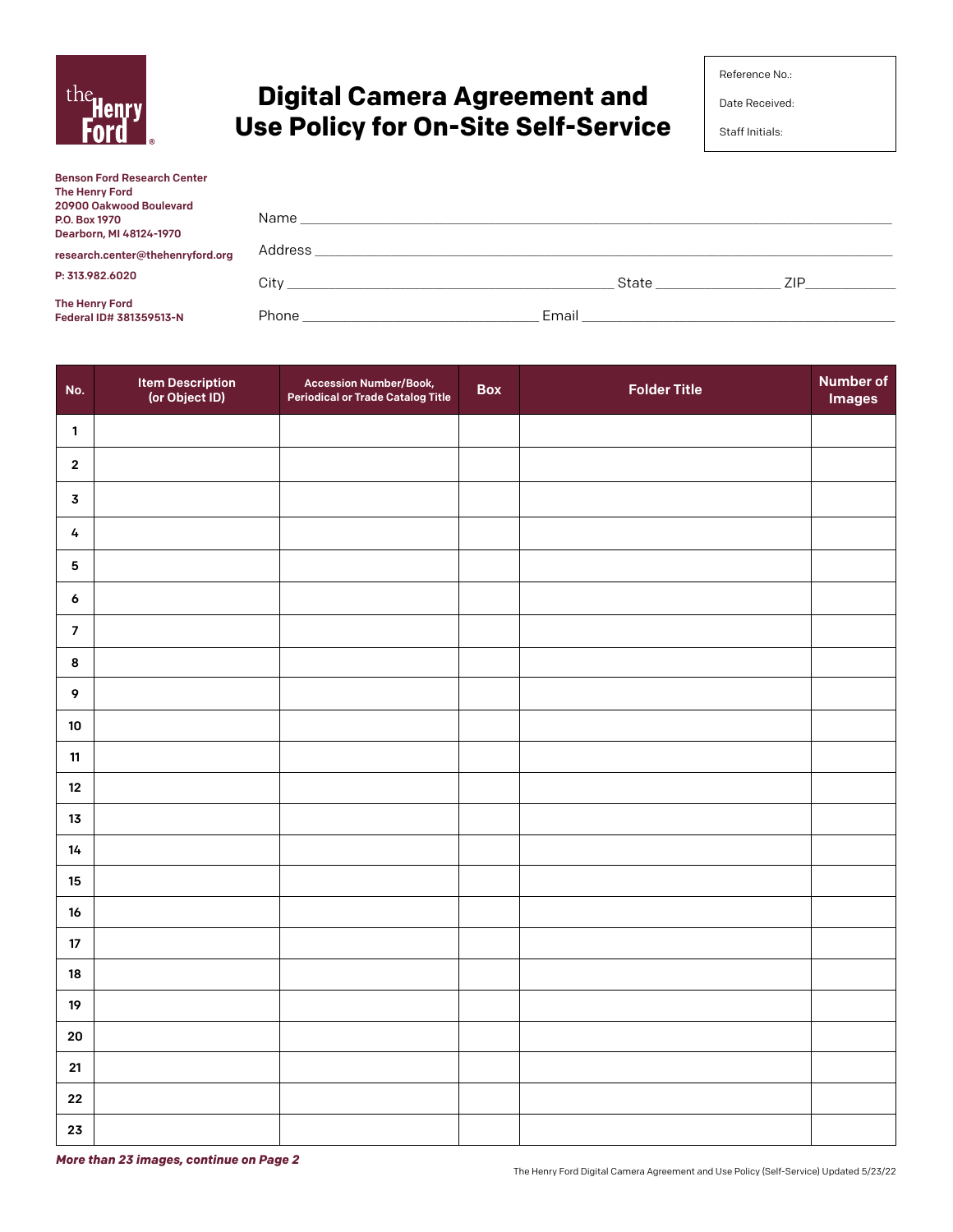

# **Digital Camera Agreement and Use Policy for On-Site Self-Service**

Reference No.:

Date Received:

Staff Initials:

| No.           | Item Description<br>(or Object ID) | Accession Number/Book,<br><b>Periodical or Trade Catalog</b><br><b>Title</b> | Box | <b>Folder Title</b> | <b>Number of</b><br><b>Images</b> |
|---------------|------------------------------------|------------------------------------------------------------------------------|-----|---------------------|-----------------------------------|
| ${\bf 24}$    |                                    |                                                                              |     |                     |                                   |
| ${\bf 25}$    |                                    |                                                                              |     |                     |                                   |
| ${\bf 26}$    |                                    |                                                                              |     |                     |                                   |
| ${\bf 27}$    |                                    |                                                                              |     |                     |                                   |
| 28            |                                    |                                                                              |     |                     |                                   |
| 29            |                                    |                                                                              |     |                     |                                   |
| 30            |                                    |                                                                              |     |                     |                                   |
| 31            |                                    |                                                                              |     |                     |                                   |
| ${\bf 32}$    |                                    |                                                                              |     |                     |                                   |
| 33            |                                    |                                                                              |     |                     |                                   |
| 34            |                                    |                                                                              |     |                     |                                   |
| 35            |                                    |                                                                              |     |                     |                                   |
| 36            |                                    |                                                                              |     |                     |                                   |
| $\mathbf{37}$ |                                    |                                                                              |     |                     |                                   |
| 38            |                                    |                                                                              |     |                     |                                   |
| 39            |                                    |                                                                              |     |                     |                                   |
| $40\,$        |                                    |                                                                              |     |                     |                                   |
| 41            |                                    |                                                                              |     |                     |                                   |
| $42\,$        |                                    |                                                                              |     |                     |                                   |
| $43$          |                                    |                                                                              |     |                     |                                   |
| 44            |                                    |                                                                              |     |                     |                                   |
| $\bf 45$      |                                    |                                                                              |     |                     |                                   |
| $46\,$        |                                    |                                                                              |     |                     |                                   |
| $47\,$        |                                    |                                                                              |     |                     |                                   |
| 48            |                                    |                                                                              |     |                     |                                   |
| 49            |                                    |                                                                              |     |                     |                                   |
| ${\bf 50}$    |                                    |                                                                              |     |                     |                                   |